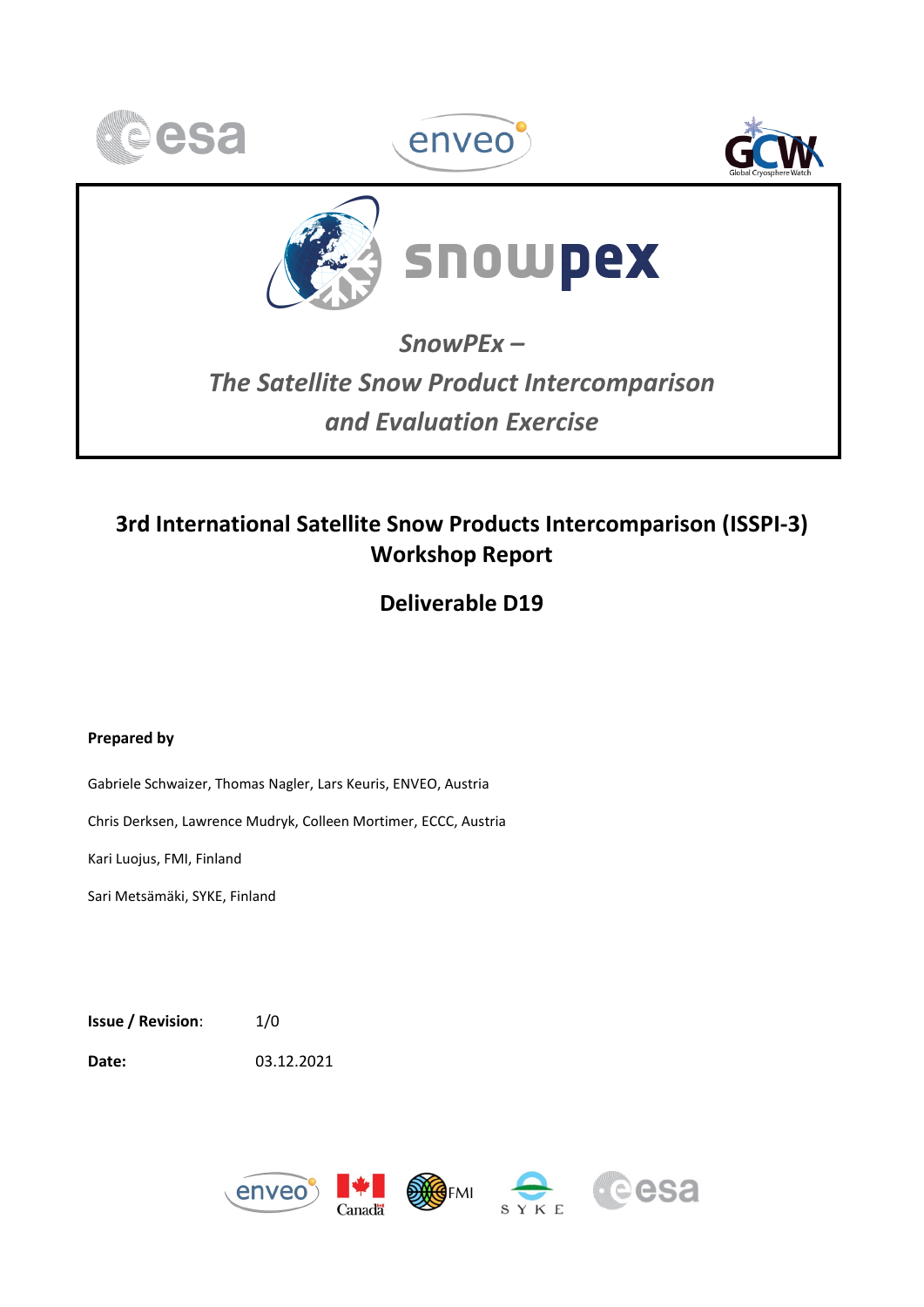**Document controlled by: Gabriele Schwaizer** 



Page ii

The Satellite Snow Product Intercomparison and Evaluation Exercise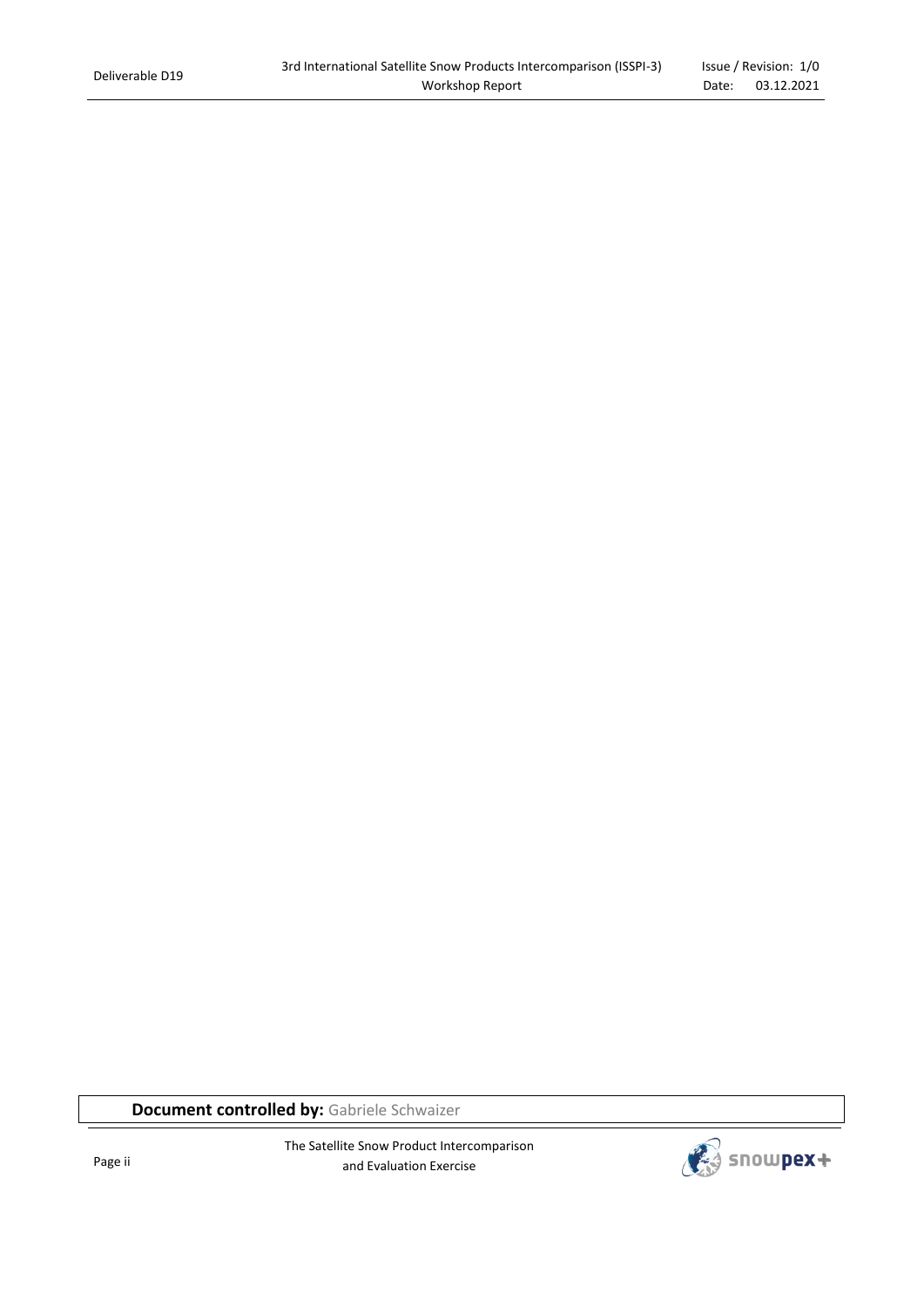| <b>SnowPEx+ Report</b>                                                                                                                                                      |                          |                             |  |
|-----------------------------------------------------------------------------------------------------------------------------------------------------------------------------|--------------------------|-----------------------------|--|
| <b>SUBJECT:</b>                                                                                                                                                             |                          | <b>PROJECT COORDINATOR:</b> |  |
| 3rd International Satellite Snow Products Intercomparison (ISSPI-3)<br>Workshop Report                                                                                      |                          | <b>ENVEO</b>                |  |
| <b>ISSUE / REVISION:</b>                                                                                                                                                    | <b>CONTRACTOR'S REF:</b> |                             |  |
| 1/0                                                                                                                                                                         | Deliverable D19          |                             |  |
| This deliverable provides a summary on the 3 <sup>rd</sup> International Satellite Snow Product Intercomparison<br>Workshop organized in the frame of the SnowPEx+ project. |                          |                             |  |
| <b>AUTHORS:</b><br>G. SCHWAIZER, T. NAGLER, C. DERKSEN, K. LUOJUS, L. MUDRYK, S. METSÄMÄKI, L. KEURIS, C. MORTIMER                                                          |                          |                             |  |

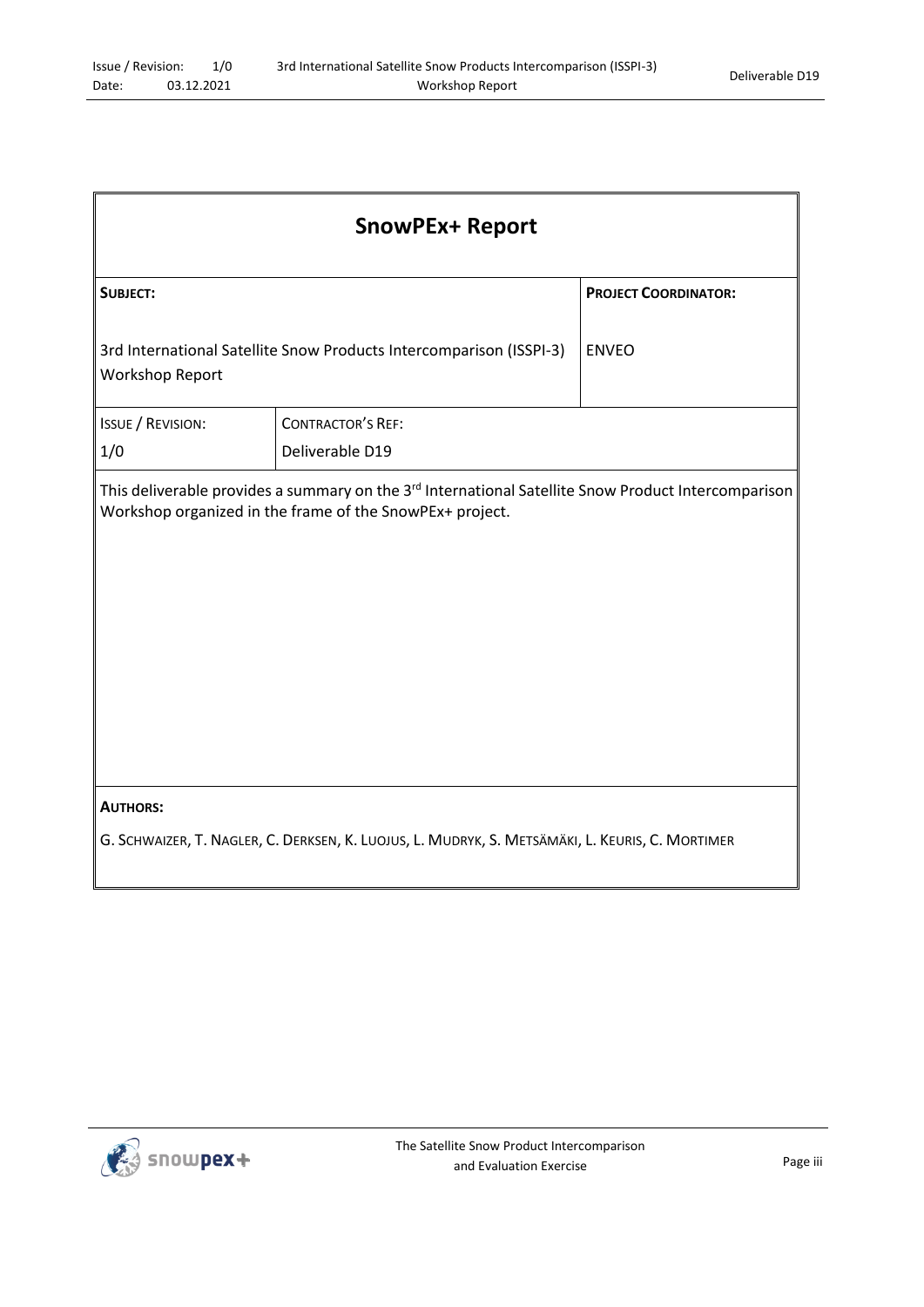*This page is intentionally left blank.*

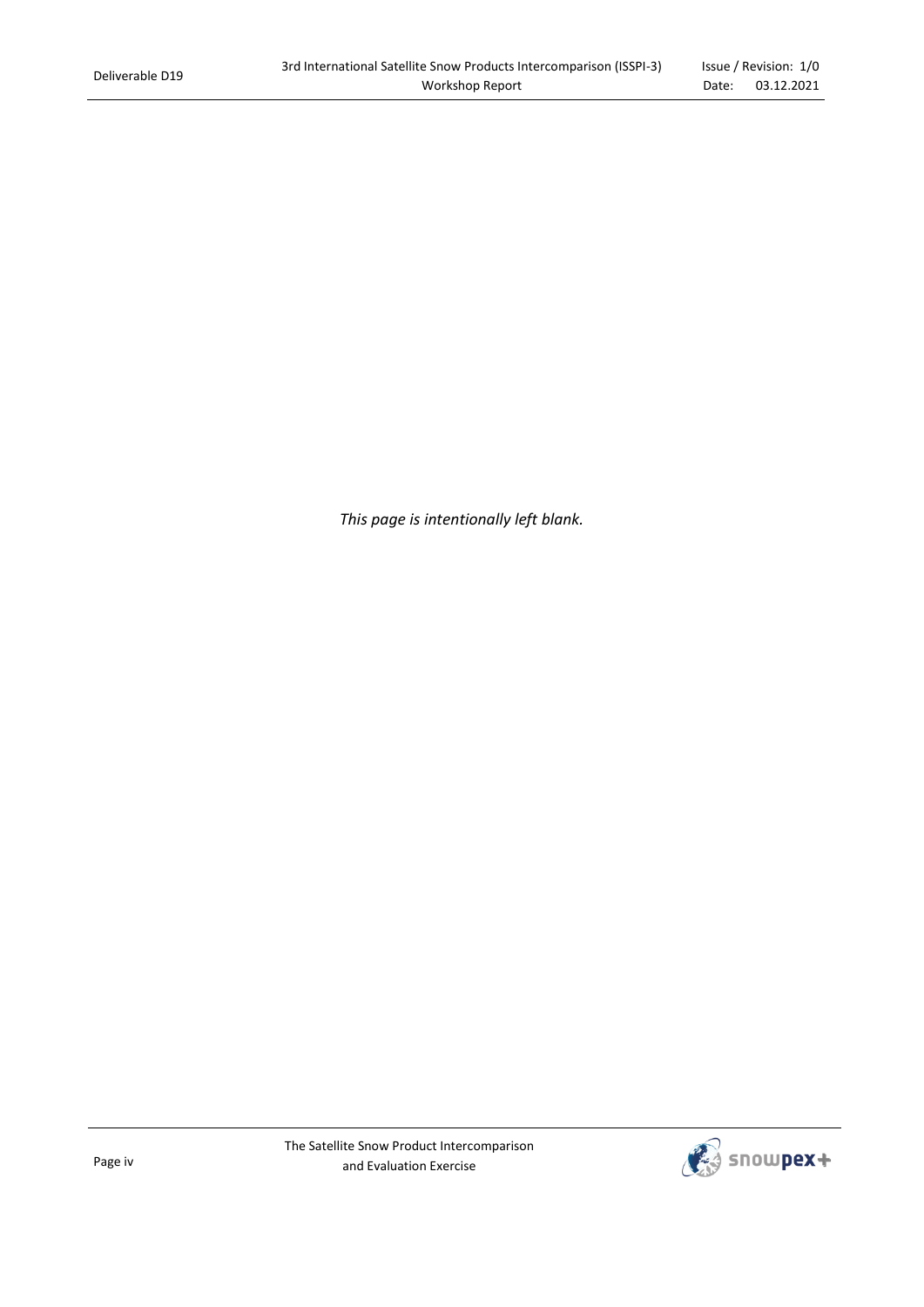# **DOCUMENT CHANGE LOG**

| Issue /<br>revision | <b>Description</b>   | <b>Date</b> | Author(s)        |
|---------------------|----------------------|-------------|------------------|
| 1/0                 | <b>First Version</b> | 03.12.2021  | Schwaizer et al. |
|                     |                      |             |                  |
|                     |                      |             |                  |
|                     |                      |             |                  |
|                     |                      |             |                  |
|                     |                      |             |                  |
|                     |                      |             |                  |

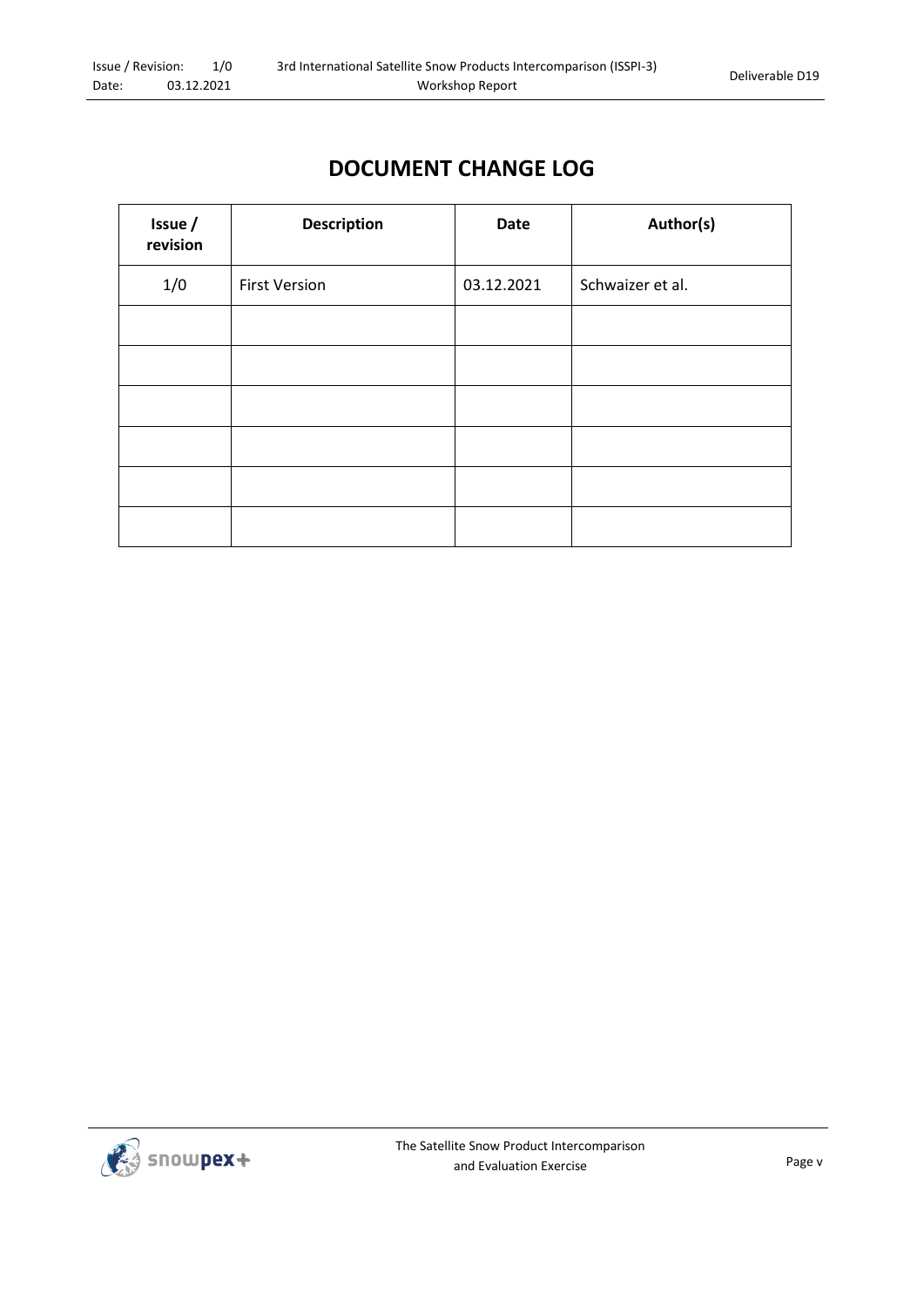*This page is intentionally left blank.*



Page vi

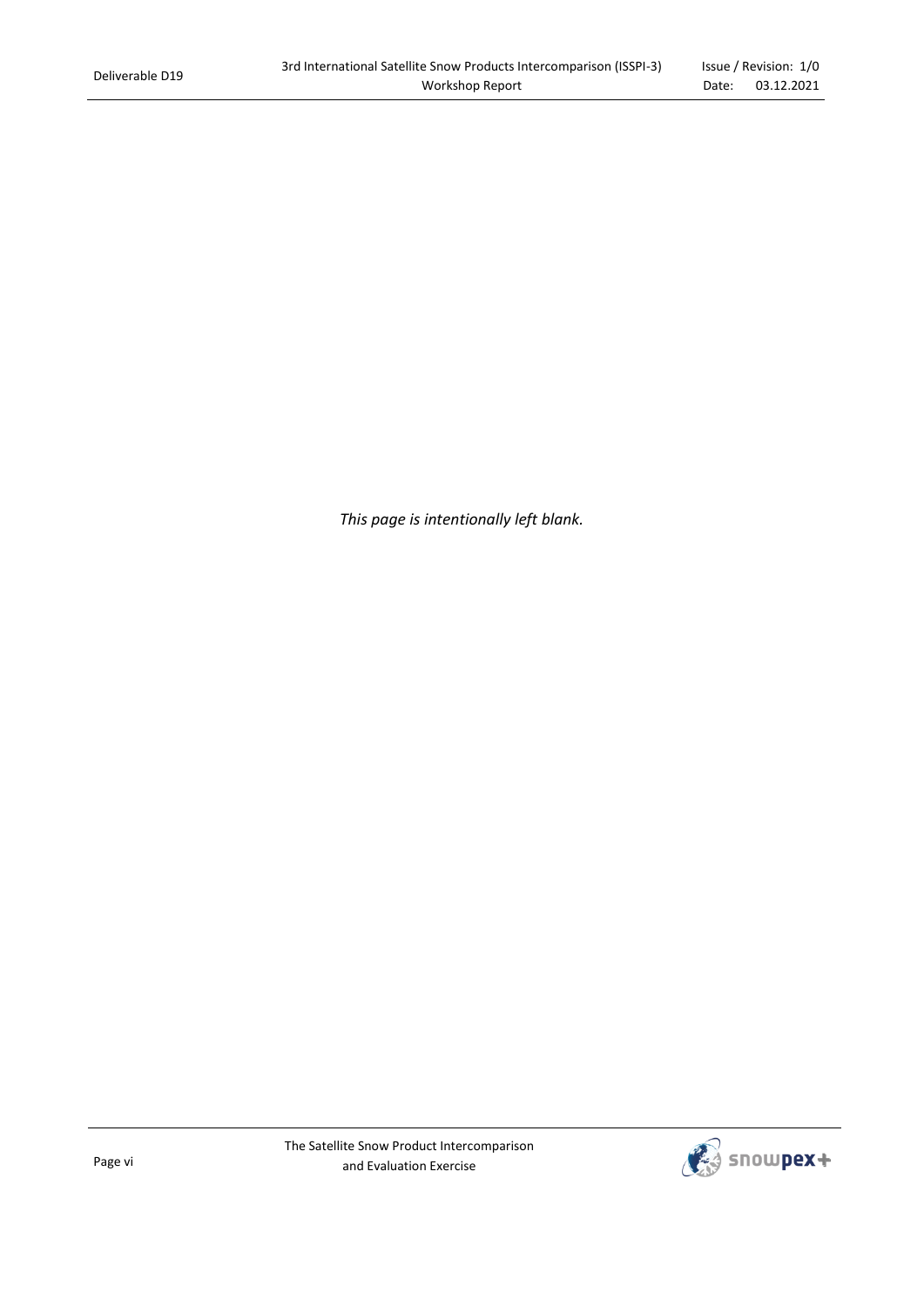# **TABLE OF CONTENTS**

|    | 1.1 |  |
|----|-----|--|
|    | 1.2 |  |
| 2. |     |  |
| 3. |     |  |
|    | 3.1 |  |
|    | 3.2 |  |
|    | 3.3 |  |
|    | 3.4 |  |
| 4. |     |  |
| 5. |     |  |
| A  |     |  |
| B. |     |  |

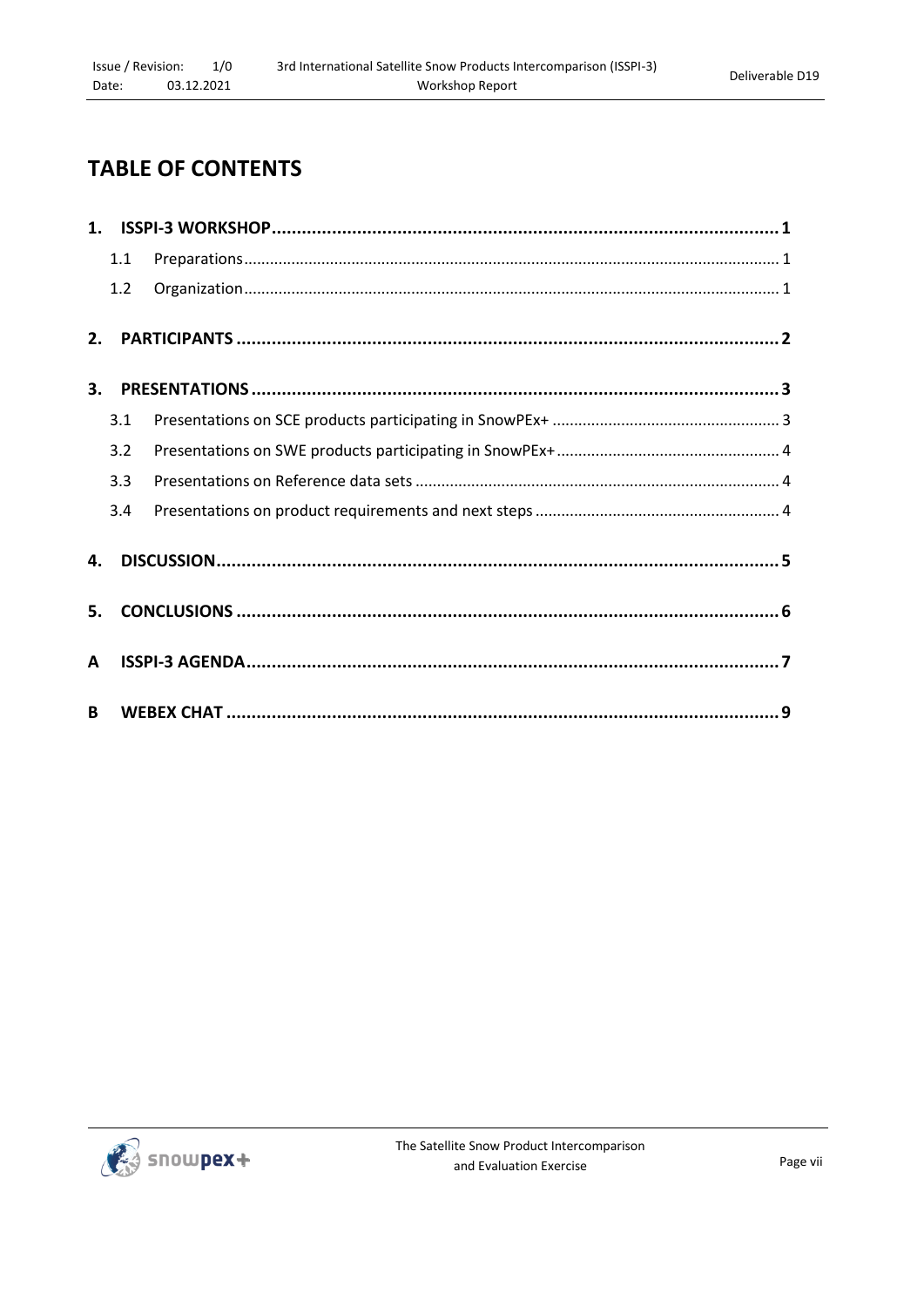*This page is intentionally left blank.*

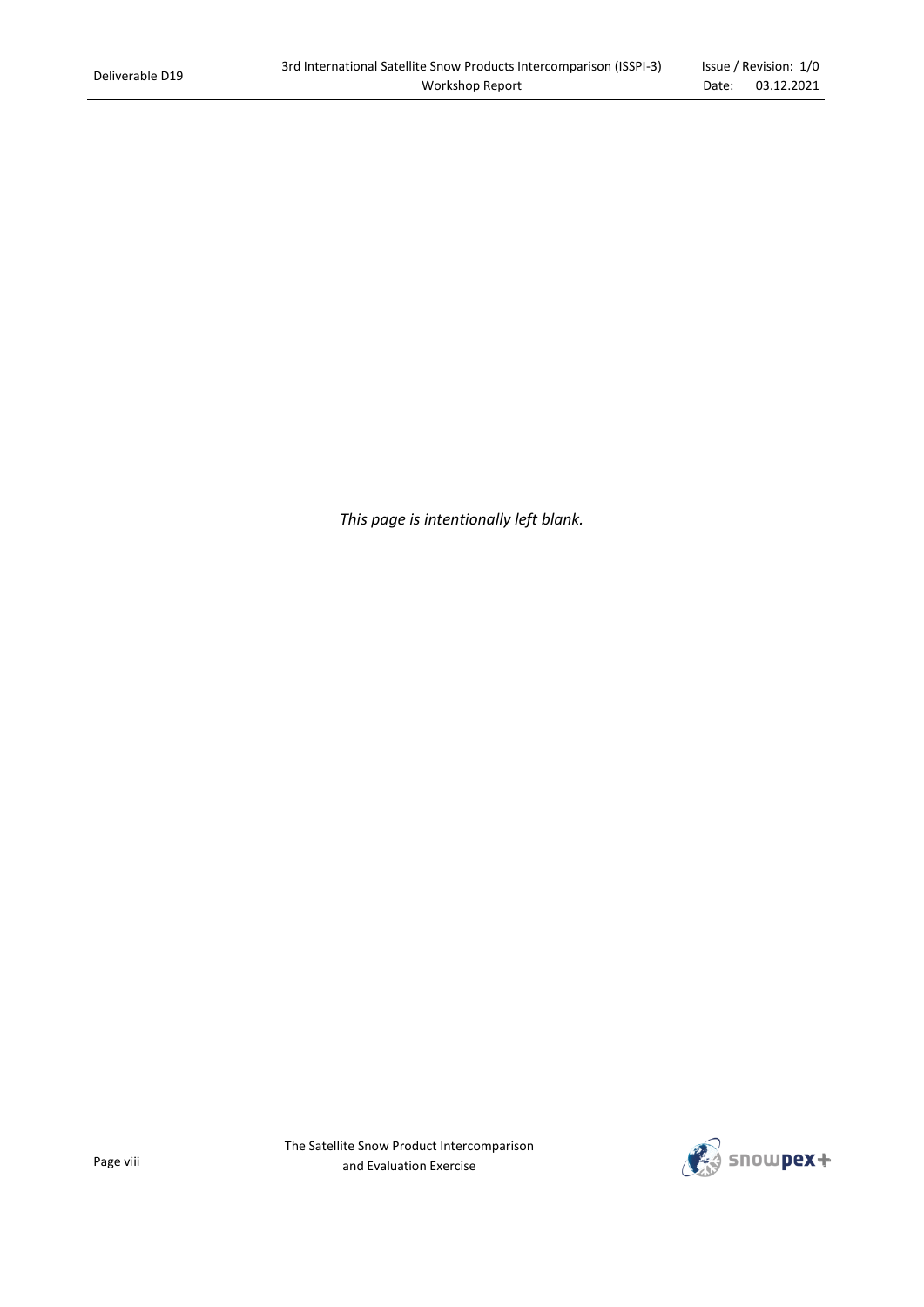### <span id="page-8-0"></span>**1. ISSPI-3 WORKSHOP**

The 3<sup>rd</sup> International Satellite Snow Product Intercomparison (ISSPI-3) aimed on inform the international snow community on the SnowPEx+ activities and to initiate the compilation of hemispheric to global satellite snow products and of snow reference data available for the period October 2014 – September 2020.

### <span id="page-8-1"></span>*1.1 Preparations*

The ISSPI-3 workshop was prepared as virtual meeting, as the global COVID-19 crisis prohibited travelling and the organization of large physical meetings with participants from all around the world.

An online registration via the SnowPEx webpage [\(https://snowpex.enveo.at\)](https://snowpex.enveo.at/) was prepared, and information was sent to all participants of the ISSPI-1 and ISSPI-2 workshops as well as to the wider snow community. The workshop was also announced at the European Polar Science Week on 29 October 2020 and at the ESA Earth Observation for Water Cycle Science 2020 from 16 - 19 November 2020 and at the Snow International (SINTER) quarterly online meeting on 8 January 2021.

As part of the online registration, participants had the option to add a title for a presentation on a snow cover extent (SCE) or snow water equivalent (SWE) product or on reference (REF) data. For the presentation of the products and reference data sets, a template was provided to all presenters with instructions on the level of detail to be provided. For each session, all slides from all presenters were merged into each one presentation, which are provided via the SnowPEx webpage as PDF (agreed by all presenters).

### <span id="page-8-2"></span>*1.2 Organization*

The ISSPI-3 workshop was organized as virtual event. ESA hosted the Webex meeting and provided the also technical support for all participants as needed.

The workshop started as planned on Wednesday, 03.02.2021 at 16:00 CET. The detailed agenda is provided in annex [A.](#page-14-0)

The Webex chat was used by the participants for raising questions, commenting to presentations or providing useful information for further readings. The chat messages addressed to all participants are provided in annex [B.](#page-16-0)

The ISSPI-3 workshop was closed on 03 February 2021 at 19:15 CET.

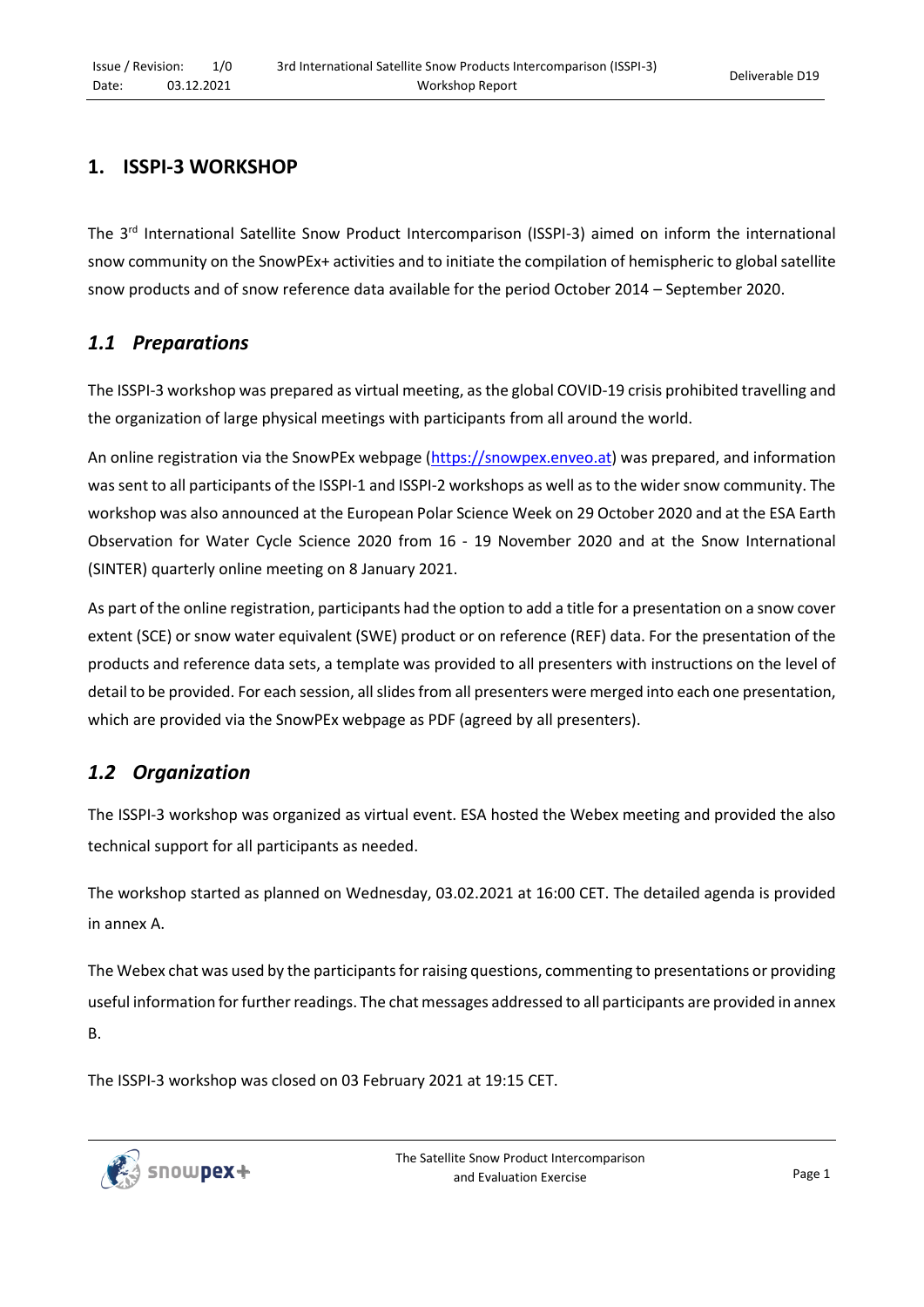# <span id="page-9-0"></span>**2. PARTICIPANTS**

Via the online registration tool, 65 valid registrations were made. Of these 65 registrations, 21 provided a title for a presentation.

Finally, 61 participants from 32 different affiliations located in Europe, US/Canada and Asia attended the ISSPI-3 workshop [\(Figure 2.1\)](#page-9-1), and 20 presentations on satellite snow products and reference data were given [\(Table 2.1\)](#page-9-2). Details on the presentations are given in Section [3.](#page-10-0)

<span id="page-9-2"></span>

|              |                   | # of affiliations | <b>Presentations</b> |                     |                 |
|--------------|-------------------|-------------------|----------------------|---------------------|-----------------|
|              | # of participants |                   | <b>SCE products</b>  | <b>SWE</b> products | <b>REF</b> data |
| Europe       | 27                | 10                |                      |                     |                 |
| US/CA        | 26                | 17                |                      |                     |                 |
| Asia         |                   |                   |                      |                     |                 |
| <b>TOTAL</b> | 61                | 32                | 11                   |                     |                 |

| Table 2.1: ISSPI-3 participants. |  |
|----------------------------------|--|
|----------------------------------|--|

<span id="page-9-1"></span>

Figure 2.1: Camera snapshot of some of the ISSPI-3 workshop participants.

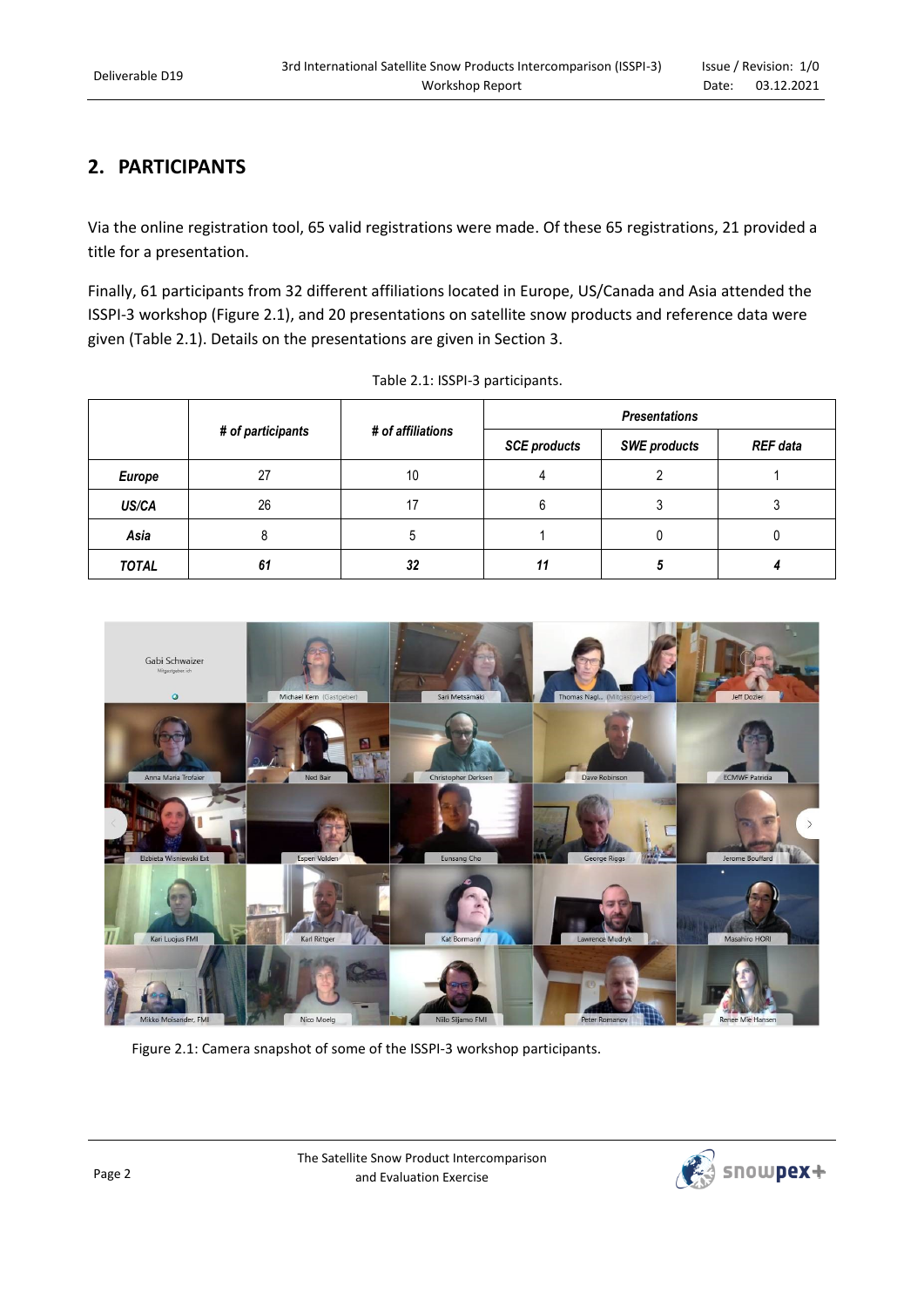### <span id="page-10-0"></span>**3. PRESENTATIONS**

After a presentation on the main objectives of SnowPEx+ and of the ISSPI-3 workshop by T. Nagler, presentations were given in the frame of three main sessions: SCE products participating in SnowPEx+, SWE products participating in SnowPEx+, and Reference data sets. Finally, requirements for the products to participated and an overview on the next steps were presented.

### <span id="page-10-1"></span>*3.1 Presentations on SCE products participating in SnowPEx+*

The following list, structured by author(s), affiliation and presentation title shows the SCE presentations given in this order:

- 1. David Robinson (Rutgers University): Rutgers Northern Hemisphere 24 km Weekly Snow Cover Extent, Sept 1980 onward
- 2. Walt Clark (U.S. National Ice Center, NOAA NWS OPC Ice Services Branch): Interactive Multisensor snow and Ice Mapping System (IMS)
- 3. Masahiro Hori (University of Toyama): JASMES Snow Cover Product (snwcfr)
- 4. Thomas Nagler, Gabriele Schwaizer, Lars Keuris, (ENVEO) and Sari Metsämäki, and Kirsikka Heinilä, (SYKE): SNOW-CCI FSC Product
- 5. Peter Romanov (NOAA/NESDIS & NOAA-CREST/CUNY): Global Multisensor Automated Snow/Ice (GMASI)
- 6. George Riggs (SSAI): MODIS and VIIRS Snow Cover Products
- 7. Gabriele Schwaizer, Thomas Nagler, Lars Keuris (ENVEO) Sari Metsämäki (SYKE), Kari Luojus (FMI): Northern Hemisphere Snow Cover Extent of the Copernicus Global Land Monitoring Service
- 8. Karl Rittger (University of Colorado, Boulder), Thomas Painter (University of California, Los Angeles), Jeff Dozier (University of California, Santa Barbara): SCAG (snow cover and grain size)
- 9. Edward Bair, Timbo Stillinger, Jeff Dozier (UCSB): SPIReS
- 10. Rune Solberg (NR) and Mari Anne Killie (MET Norway): CryoClim
- 11. Matias Takala, Niilo Siljamo (Finnish Meteorological Institute): EUMETSAT H SAF products H10 / H31 (H32)

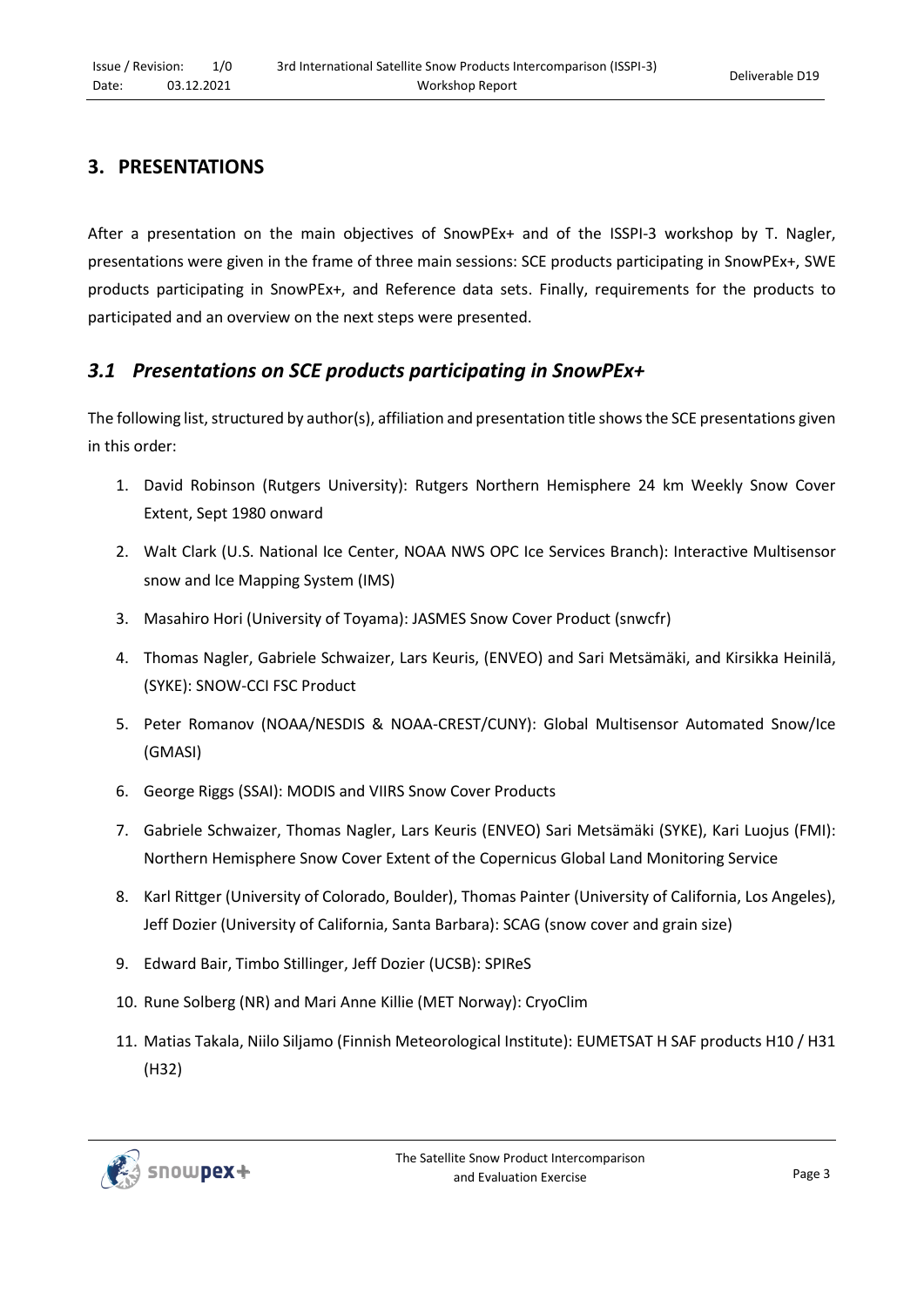## <span id="page-11-0"></span>*3.2 Presentations on SWE products participating in SnowPEx+*

The following list, structured by author(s), affiliation and presentation title shows the SWE presentations given in this order:

- 1. Richard Kelly, University of Waterloo: JAXA Daily Snow Depth Product Satellite-based Microwave Snow Algorithm (SMSA)
- 2. Kari Luojus, J. Pulliainen, M. Takala, J. Lemmetyinen, M. Moisander, P. Venäläinen, et al. (FMI) C. Derksen, et al. (ECCC): ESA Snow CCI SWE
- 3. Chris Derksen (ECCC): Gridded Reanalysis-Driven SWE Products
- 4. Edward (Ned) Bair, UCSB; Karl Rittger, CUB: The Parallel Energy Balance Model
- 5. Patricia de Rosnay, Joaquin Munoz-Sabater, Hans Hersbach (ECMWF): ERA5 family: ERA5, ERA5-Land, ERA5-Snow SWE reanalysis and model products

### <span id="page-11-1"></span>*3.3 Presentations on Reference data sets*

The following list, structured by author(s), affiliation and presentation title shows the presentations on reference data given in this order:

- 1. Colleen Mortimer, Chris Derksen, Lawrence Mudryk (ECCC) Kari Luojus, Pinja Venäläinen, Mikko Moisander (FMI), Sari Metsämäki (SYKE): In Situ Reference Data
- 2. *Lars Keuris*, Thomas Nagler, Gabriele Schwaizer (ENVEO): High-Resolution Reference Data Set
- 3. Eunsang Cho (NASA GSFC, USA, University of Maryland), Jennifer Jacobs (University of New Hampshire), Carrie Vuyovich (NASA GSFC), Carrie Olheiser (NOAA National Operational Hydrologic Remote Sensing Center): 40-years airborne gamma radiation SWE
- 4. Christopher Crawford (U.S. Geological Survey Earth Resource Observation and Science Center) and David Selkowitz (Nevada Water Science Center): U.S. Geological Survey Landsat Fractional Snow Covered Area (fSCA)

### <span id="page-11-2"></span>*3.4 Presentations on product requirements and next steps*

Gabriele Schwaizer introduced the requested product specifications for the snow products to participated.

Thomas Nagler gave an overview on the next steps and activities planned in the project.

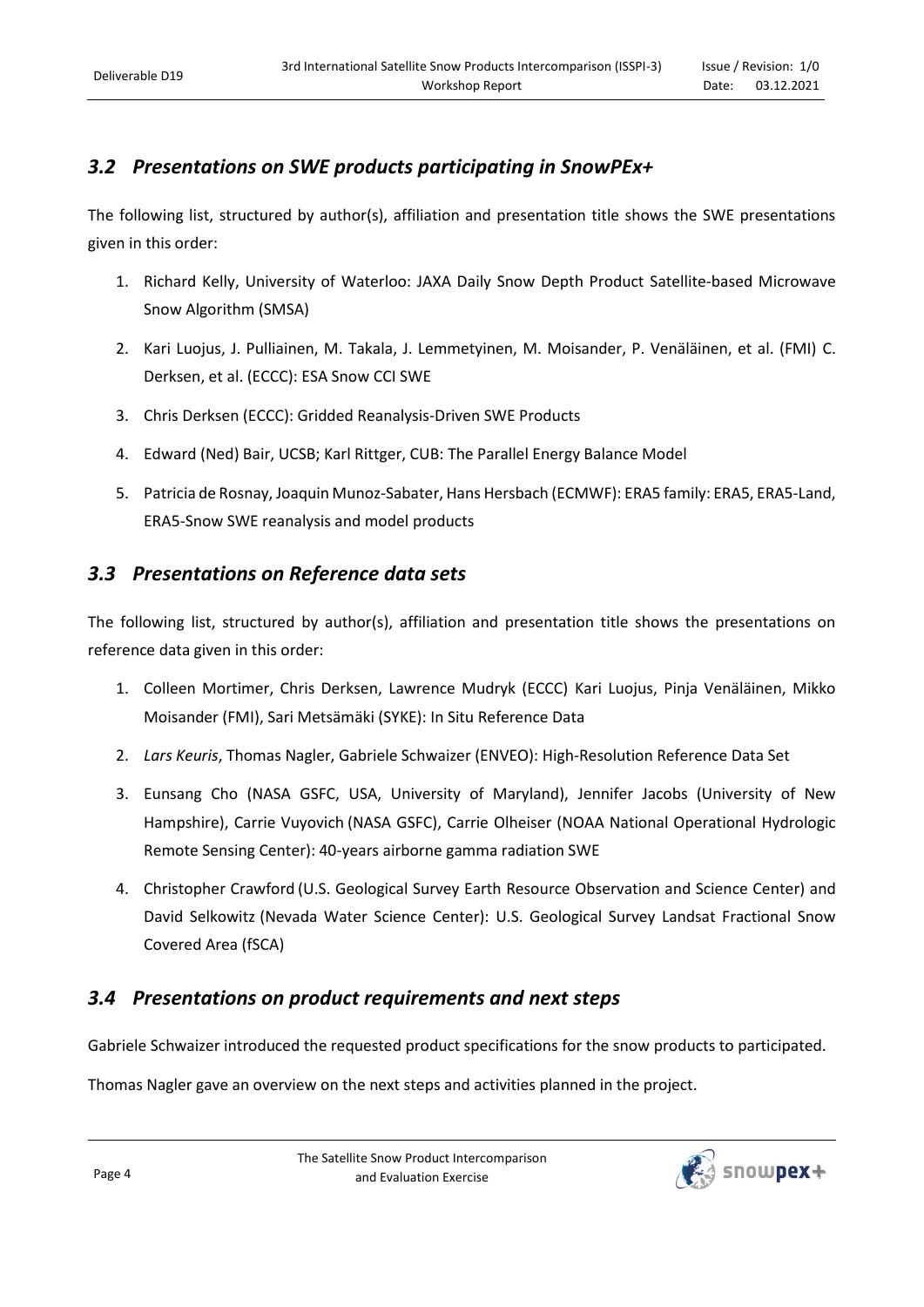## <span id="page-12-0"></span>**4. DISCUSSION**

All snow products presenters agreed to participate in the SnowPEx+ activities and prepare the products according to the specifications. ENVEO reconfirmed that a technical note with the details on the requested product specifications will be sent to all product providers. ENVEO also offered to support the product providers with this step if needed. An FTP hosted by ENVEO will be set up to collect all the data. Each product provider will get a personal account to access and provide the product(s).

It was discussed and agreed that all snow products should be prepared and provided in the original map projection and pixel spacing.

The product intercomparisons for SCE products are planned to be made at 5 km pixel spacing. The product intercomparison for SWE products are planned on 25 km pixel spacing. The satellite snow product validation is planned in the original map projection and pixel spacing of each product.

Also, all owners of the reference data sets presented at the ISSPI-3 workshop agreed to provide the data for the SnowPEx+ validation activities. It was reconfirmed that the data will only be used in the frame of the SnowPEx+ activities, and that the data will not be shared with any third parties.

For the preparation of reference snow maps from high resolution optical satellite data, a focus group was initiated by ENVEO. The following participants showed interest and confirmed to contribute to the focus group under the lead of ENVEO:

- ENVEO: Thomas Nagler, Gabriele Schwaizer, Lars Keuris, Nico Mölg
- SYKE: Sari Metsämäki
- UCSB: Jeff Dozier, Karl Rittger, Ned Bair, Timbo Stillinger
- USGS: Chris Crawford
- TAG LLC: Igor Appel
- University of Arizona: Elzbieta Wisniewski

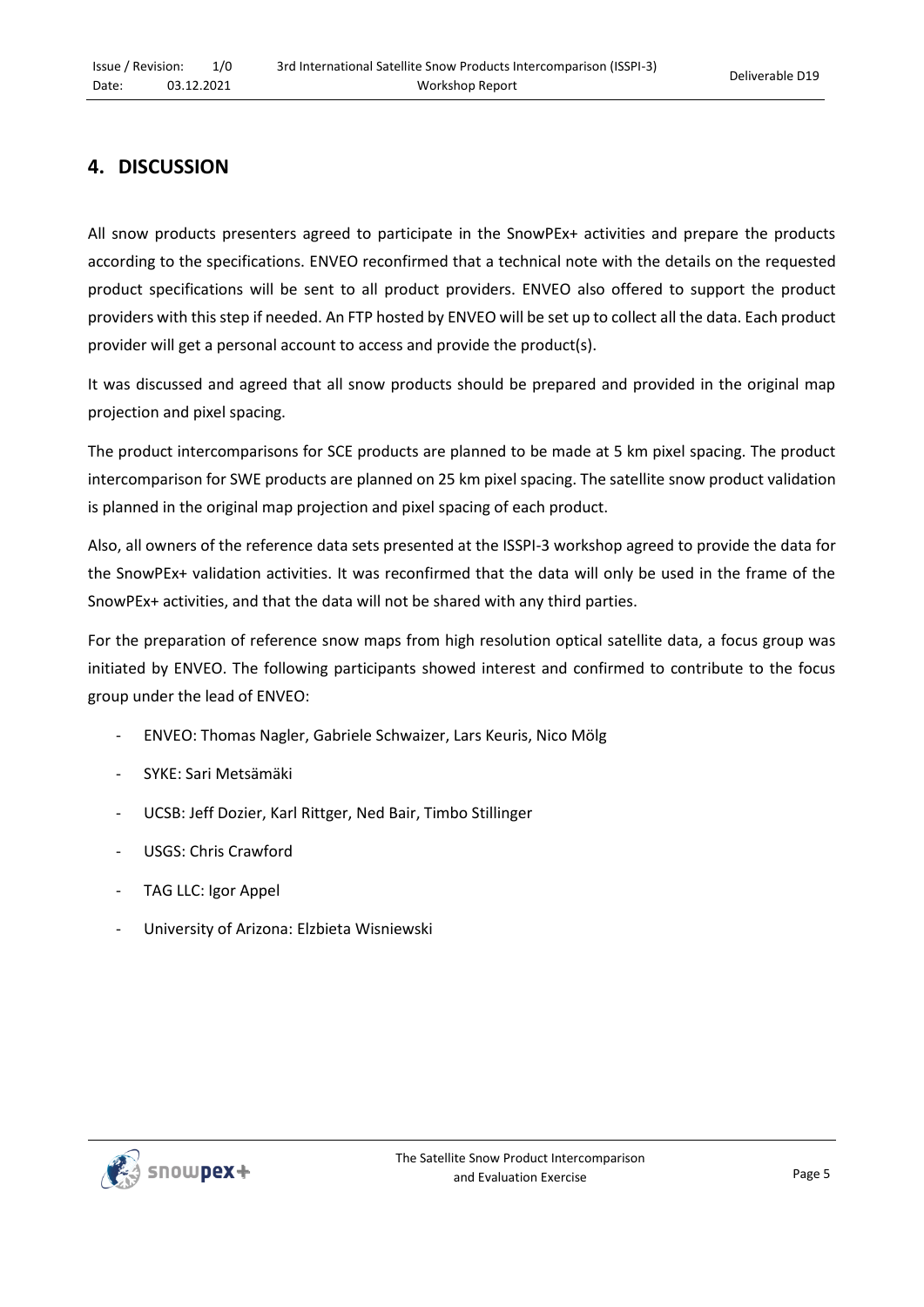# <span id="page-13-0"></span>**5. CONCLUSIONS**

With the agreement of all satellite snow product providers and owners of snow reference data to participate and contribute to the SnowPEx+ activities, the main objective of the ISSPI-3 workshop was achieved. The presentations of the ISSPI-3 workshop are available at<http://snowpex.enveo.at/workshops.html> (agreed by all presenters).

As next steps, the data collection will be organized.

Also, the focus group initialized during the ISSPI-3 workshop will be further established by focus group meetings to discuss in more detail the main objectives and the next steps.

Another ISSPI workshop is planned to be organized when first intercomparison and validation results are available for discussion.

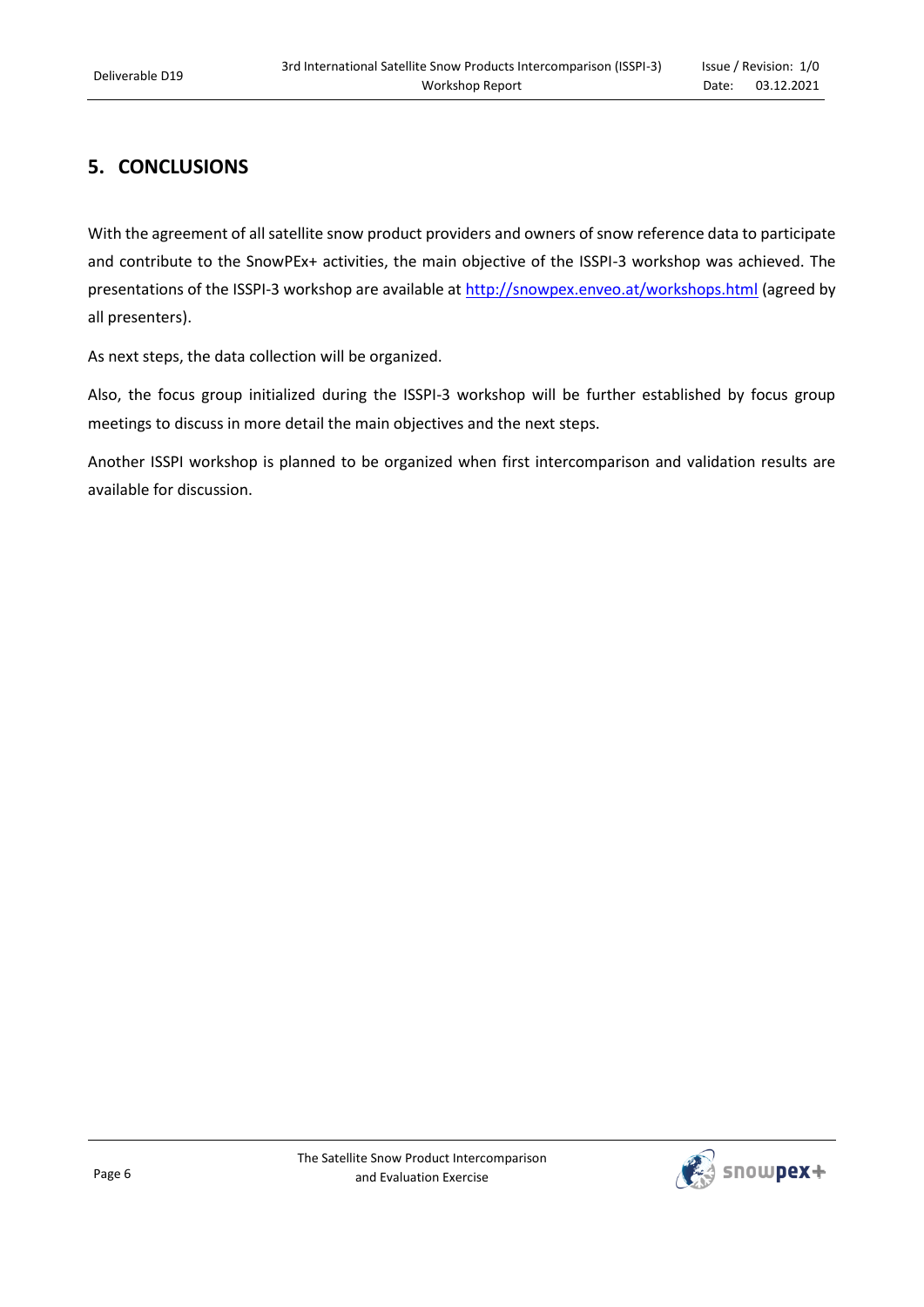# <span id="page-14-0"></span>**A ISSPI-3 AGENDA**

| <b>Start</b><br>time | <b>End</b><br>time                                      | <b>Topic</b>                                                      | <b>Presenter</b>                          |
|----------------------|---------------------------------------------------------|-------------------------------------------------------------------|-------------------------------------------|
| 16:00                | 16:10                                                   | Welcome                                                           | Nagler / ENVEO, Kern / ESA,<br>Nitu / WMO |
| 16:10                | 16:25                                                   | SnowPEx Achievements, Motivation for SnowPEx+<br>and goals        | Nagler / ENVEO                            |
|                      |                                                         | Presentations of SCE products participating in SnowPEx+           | <b>Moderation: Luojus / FMI</b>           |
| 16:25                | 16:30                                                   | Rutgers Northern Hemipshere 24 km Weekly SCE,<br>Sept 1980 onward | Robinson / Rutgers University             |
| 16:30                | 16:35                                                   | <b>IMS</b>                                                        | Clark / US National Ice Center            |
| 16:35                | 16:40                                                   | <b>JASMES</b>                                                     | Hori / University of Toyama               |
| 16:40                | 16:45                                                   | Snow CCI SCFG & SCFV                                              | Nagler / ENVEO                            |
| 16:45                | 16:50                                                   | <b>Global Multisensor Automated Snow/Ice Maps</b><br>(GMASI)      | Romanov / NOAA CREST                      |
| 16:50                | 16:55                                                   | MODIS and VIIRS CMG products                                      | Riggs / SSAI                              |
| 16:55                | 17:00                                                   | <b>GlobLand NHEMI SCE</b>                                         | Schwaizer / ENVEO                         |
| 17:00                | 17:05                                                   | <b>MODSCAG</b>                                                    | Rittger / INSTAAR                         |
| 17:05                | 17:10                                                   | SPIReS (generalized multispectral, regional)                      | Dozier / UCSB                             |
| 17:10                | 17:15                                                   | CryoClim                                                          | Solberg / NR                              |
| 17:15                | 17:20                                                   | EUMETSAT HSAF H10 / H31 Snow Extent                               | Takala / FMI                              |
|                      | Presentations of SWE products participating in SnowPEx+ | <b>Moderation: Mudryk / ECCC</b>                                  |                                           |
| 17:25                | 17:30                                                   | <b>JAXA AMSR2</b>                                                 | Kelly / University of Waterloo            |
| 17:30                | 17:35                                                   | Snow CCI SWE products                                             | Luojus / FMI                              |
| 17:35                | 17:40                                                   | Gridded SWE products                                              | Derksen / ECCC                            |
| 17:40                | 17:45                                                   | SWE from Parallel Energy Balance Model (ParBal)                   | Bair / UCSB,                              |
| 17:45                | 17:50                                                   | ERA5 family of snow analyses                                      | de Rosnay / ECMWF                         |

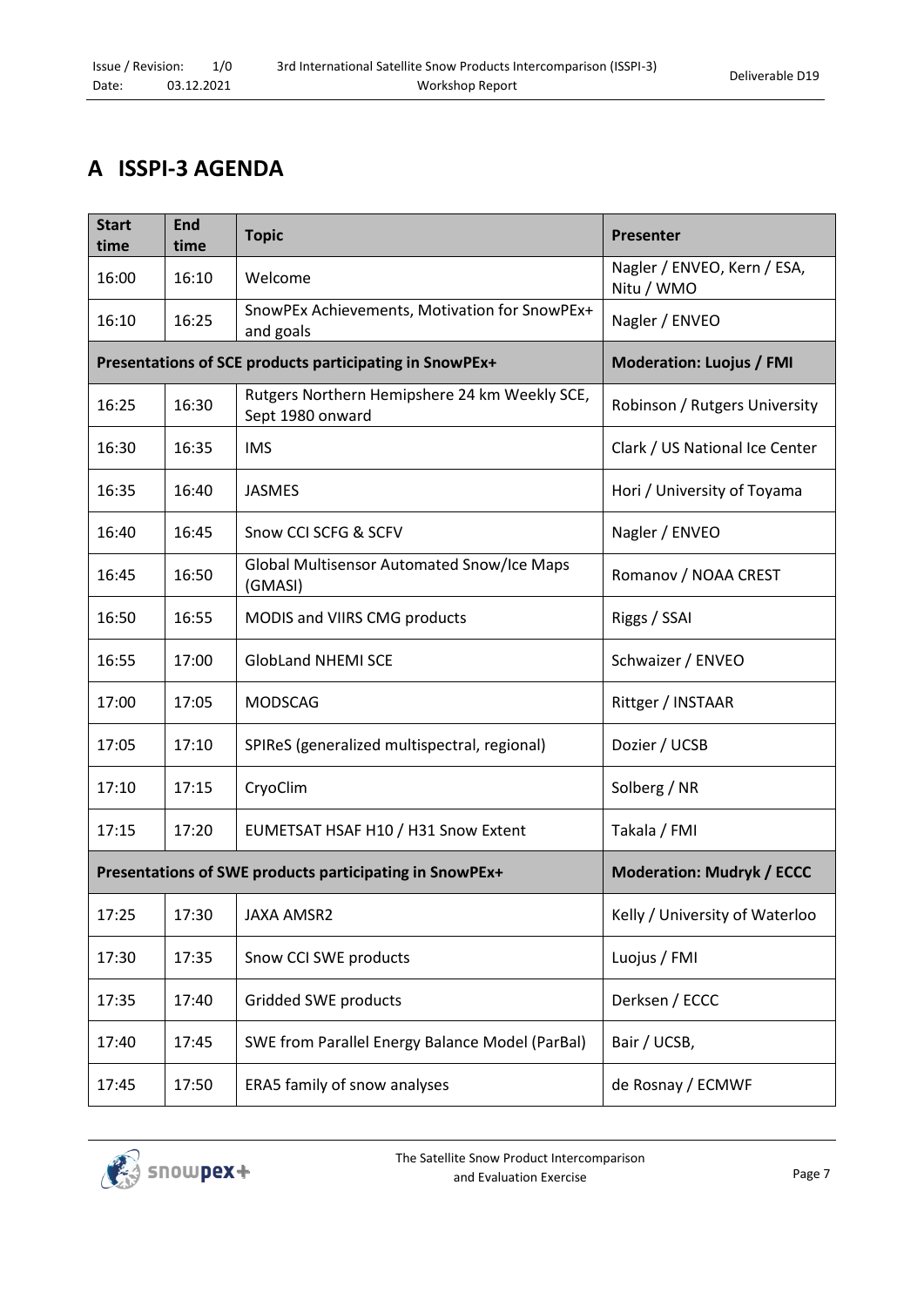| 17:50                         | 18:00 | <b>Break</b>                                                |                                        |
|-------------------------------|-------|-------------------------------------------------------------|----------------------------------------|
| Reference data sets           |       |                                                             | Moderation: Metsämäki /<br><b>SYKE</b> |
| 18:00                         | 18:10 | Validation method and in-situ data                          | Mortimer / ECCC                        |
| 18:10                         | 18:15 | Intercomparison method and HR reference data<br>set         | Keuris / ENVEO                         |
| 18:15                         | 18:20 | 40-year airborne gamma SWE product over the<br><b>CONUS</b> | Cho / NASA GSFC                        |
| 18:20                         | 18:25 | <b>USGS Landsat Fractional Snow Cover</b>                   | Crawford / USGS                        |
| 18:25                         | 18:30 | Landsat Fractional Snow Cover with ANN                      | Wisniewski / University of<br>Arizona  |
| <b>Discussion and Outlook</b> |       |                                                             |                                        |
| 18:30                         | 18:35 | Requirements for snow products to participate               | Schwaizer / ENVEO                      |
| 18:35                         | 18:55 | <b>Discussion</b>                                           | Nagler / ENVEO                         |
| 18:55                         | 19:00 | Next steps and closing of meeting                           | Nagler / ENVEO                         |

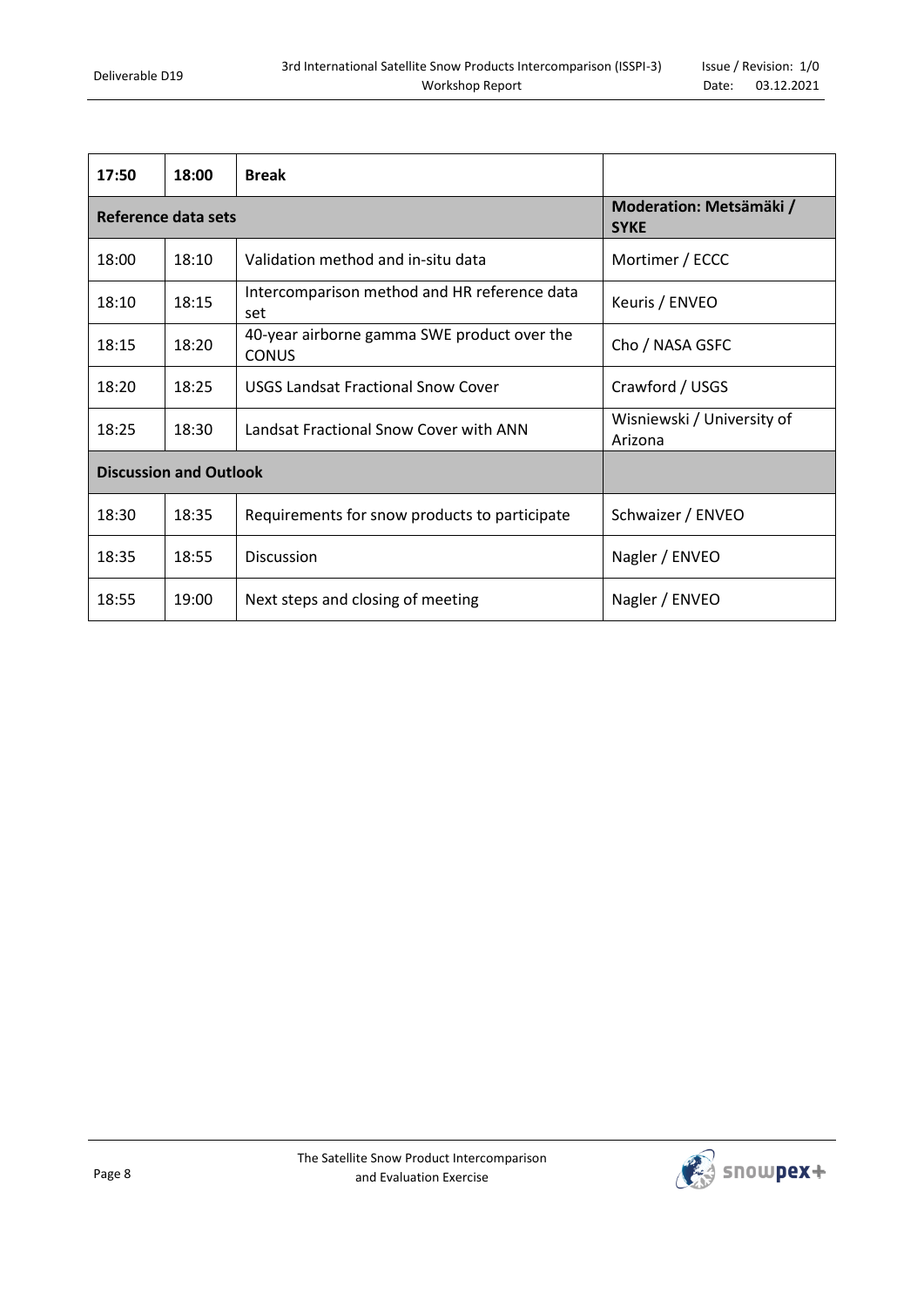## <span id="page-16-0"></span>**B WEBEX CHAT**

#### **Chat messages to all participants:**

*Sophie Roberge to all: 4:26 PM*

I would like to ask a question about algorithms. It says there are algorithms improvements made. Is it regarding the ones regarding reference datasets (e.g. Landsat imagery)?

#### *Jeff Key to all: 4:38 PM*

IMS is a great product for validating other satellite-derived snow and ice masks (detection only), providing something close to "truth".

*Sophie Roberge to all: 4:40 PM*

I'm performing SCE using Klein algorithm on Landsat imagery. Is this one still up-to-date to monitor snow in forests?

*Kari Luojus FMI to all: 4:40 PM*

Yes, let's keep the discussion and questions on the chat, our schedule is a bit crowded for questions during the presentations. Thanks!

*Jeff Dozier to all: 4:41 PM*

The USGS product, which Chris Crawford will present, is currently the most up-to-date approach that has been applied at continental scale (western U.S.).

*Sophie Roberge to all: 4:43 PM*

Ok, then I will listen well on this presentation!

*Karl Rittger to all: 4:52 PM*

For Tommy: suprised to see that uncertainty for viewable and on the ground snow appear to be very similar. I'd expect larger uncertainties for on the ground snow cover.

*Thomas Nagler / ENVEO to all: 4:53 PM*

@karl: i open land (no forests) both products provide the same FSC and RMSE, in forested areas RMSE is higher, depends on the density of the forest

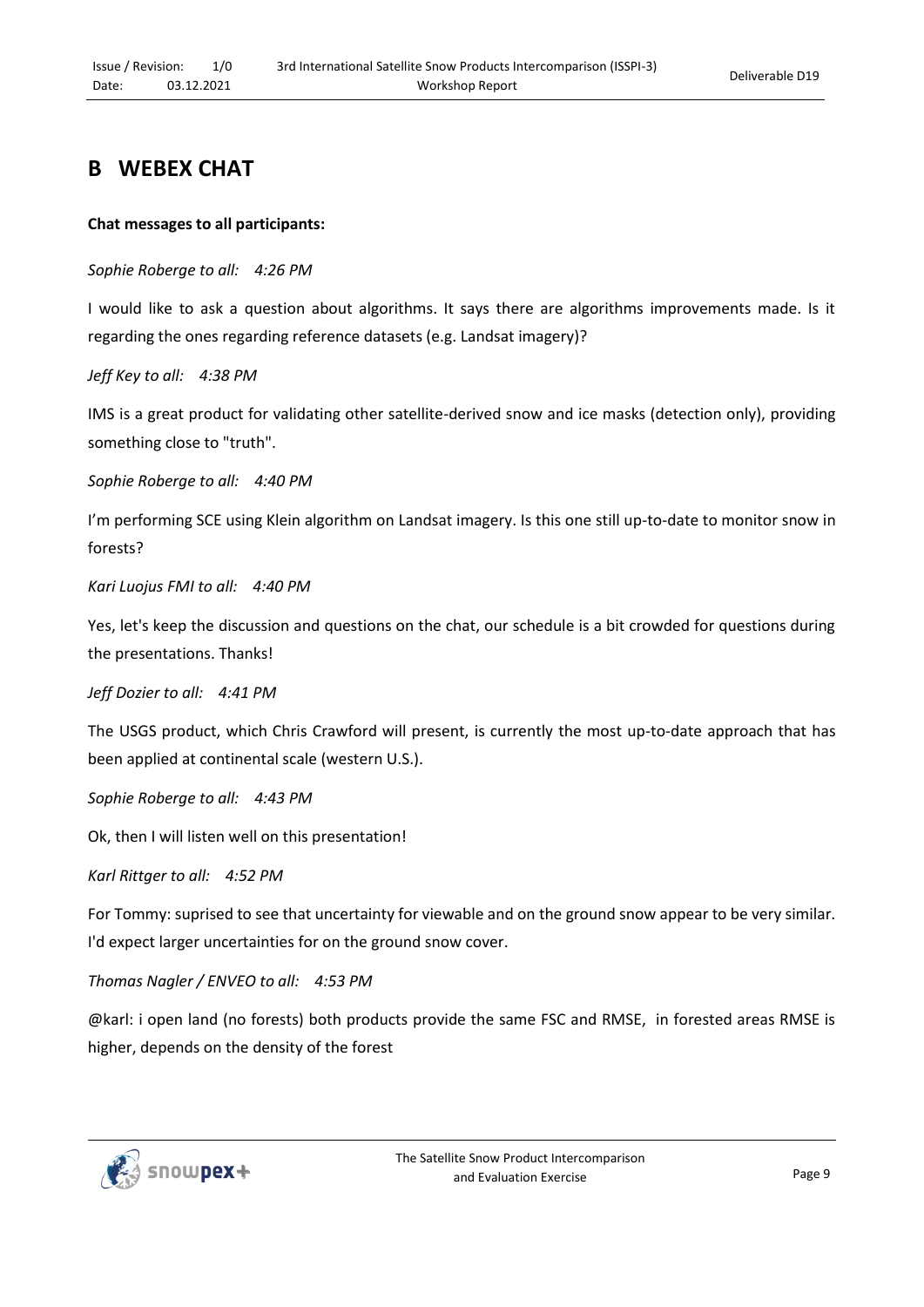#### *Simon Gascoin to all: 4:54 PM*

Please everyone have a look at the Snow and Ice Products Focus Area Products and let us\* know if your product is missing or not correctly described<https://lpvs.gsfc.nasa.gov/producers2.php?topic=snow> (\*us: Chris Crawford and I - CEOS LPV leads for snow focus area)

*Simon Gascoin to all: 4:55 PM*

(only operational products)

*Karl Rittger to all: 5:02 PM*

George: Is the gap filled product created every day or just a historical record?

*Karl Rittger to all: 5:15 PM*

I should note that Kat Bormann contributes to the SCAG efforts. Sorry for leaving you off Kat!

*Kat Bormann to all: 5:15 PM*

Thanks Karl!!

*Thomas Nagler / ENVEO to all: 5:24 PM*

@Jeff: Can Spires be used to contribute to a LS/S2 snow referenec data set used in SnowPex ?

*Timbo Stillinger to all: 5:28 PM*

@Thomas: Yes, SPIReS can be used to contribute to LS/S2 reference dataset. We also have a workflow for quickly generating Worldview 2/3 reference Fsca maps and exisitng fsca maps for validaiton are avalible as an example[: https://doi.org/10.5281/zenodo.4031446](https://doi.org/10.5281/zenodo.4031446)

*Timbo Stillinger to all: 5:29 PM*

the WV2/3 fsca validaiton maps are derived from binary 1/2 meter pansharpened WV2/3 data

*Mary Jo Brodzik to all: 5:47 PM*

Kari: are you using the new enhanced-resolution passive microwave inputs?

*Kat Bormann to all: 5:49 PM*

Chris: ASO has a lot of mountain SWE estimates from snow depth observations

*Kat Bormann to all: 5:49 PM*

feel free to reach out: kat.j.bormann@airbornesnowobservatories.com

The Satellite Snow Product Intercomparison and Evaluation Exercise

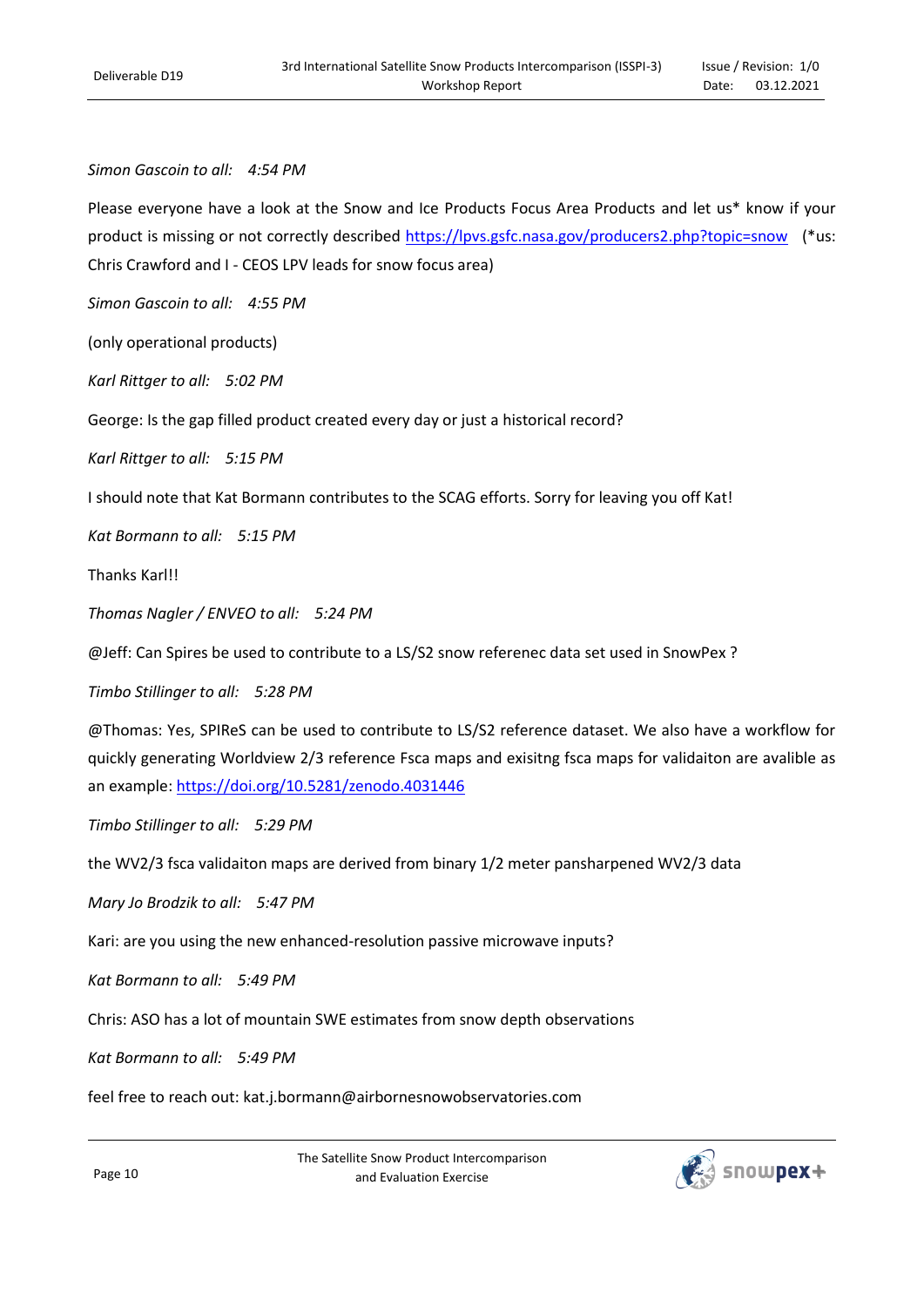#### *Kari Luojus FMI to all: 5:51 PM*

Yes Mary Jo, we are using the enhanced-resolution input data (D.G. Long and D.L. Daum, "Spatial Resolution Enhancement of SSM/I Data," IEEE Transactions on Geoscience and Remote Sensing, Vol. 36, No. 2, pp. 407- 417, Mar. 1998.). We have acquired the data from NSIDC.

*Mary Jo Brodzik to all: 5:52 PM*

Awesome, glad to hear it!

*Gabrielle De Lannoy to all: 5:54 PM*

Another option for mountain snow estimates: Lievens, H., Demuzere, M., Marshall, H.P., Reichle, R., Brucker, L., Brangers, I., de Rosnay, P., Dumond, M., Girotto, M., Immerzeel W., Jonas, T., Kim, E., Koch, I., Marty, C., Saloranta, T., Schober, J., De Lannoy, G.J.M. (2019). Snow depth variability in the Northern Hemisphere mountains observed from space. Nature Communications, 10, 4629[, https://doi:10.1038/s41467-019-12566](https://doi:10.1038/s41467-019-12566-y) [y.](https://doi:10.1038/s41467-019-12566-y)

#### *Kari Luojus FMI to all: 5:57 PM*

Thank you for producing the data Mary-Jo!! So we are using this: Brodzik, M. J., D. G. Long, M. A. Hardman, A. Paget, and R. Armstrong. 2016, Updated 2020. MEaSUREs Calibrated Enhanced-Resolution Passive Microwave Daily EASE-Grid 2.0 Brightness Temperature ESDR, Version 1. [Indicate subset used]. Boulder, Colorado USA. NASA National Snow and Ice Data Center Distributed Active Archive Center. doi: <https://doi.org/10.5067/MEASURES/CRYOSPHERE/NSIDC-0630.001>

*Christopher Derksen to all: 6:04 PM*

Thanks for all the suggestions on mountain SWE. I will send a follow-up email.

#### *Jeff Dozier to all: 6:13 PM*

ASO and Sentinel-1 can estimate depth. Translation to SWE depends on an estimate of density. Moreover, density appears perhaps implicitly in the passive microwave retrievals. Is there important new work in modeling density, or does it all just go back to Kojima 1969?

#### *Ned Bair to all: 6:14 PM*

SLF's SNOWPACK/Alpine3D has a good densification model based on discrete elements

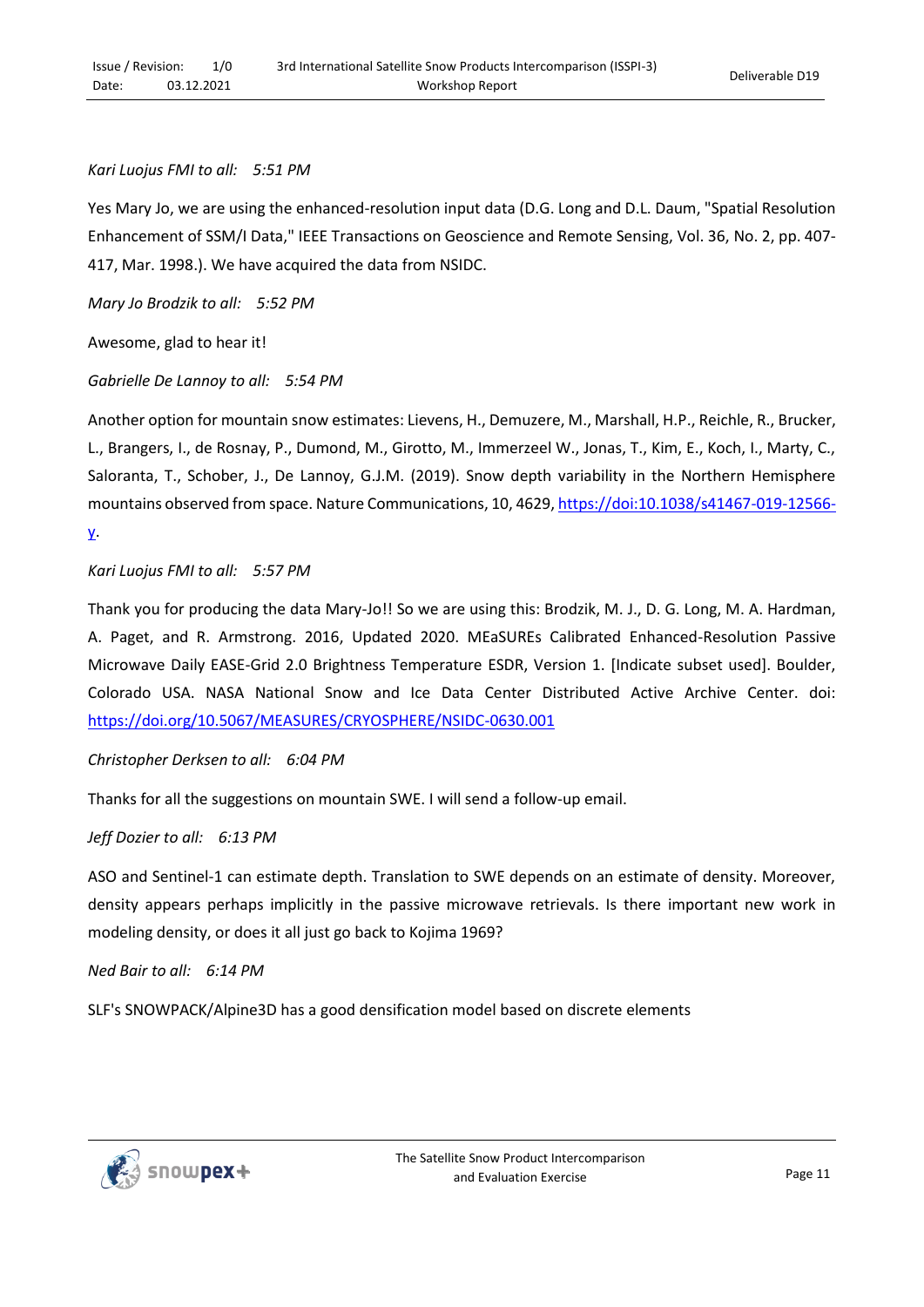#### *Christopher Derksen to all: 6:15 PM*

Deliverable D19

I'm personally biased to this study: Sturm, M., B. Taras, G. Liston, C. Derksen, T. Jonas, and J. Lea. 2010. Estimating snow water equivalent using snow depth data and climate classes. Journal of Hydrometeorology. 11: 1380-1394.

#### *Richard Kelly to all: 6:17 PM*

We use the paper Chris identifies to bracket upper and lower bounds as a function of snow class. Then have a simple time-sequential densification model. It is a single layer for tractabiliy in a global context.

#### *Kat Bormann to all: 6:18 PM*

Great question Jeff - any physically based modeling of snow density inevitably depends on precipitation input, which we all know is challenging to get right.

#### *Ned Bair to all: 6:21 PM*

I'm concerned about the focus on viewable snowcover in the reference datasets and the lack of products that penetrate the canopy, e.g. aerial lidar.

#### *Jeff Dozier to all: 6:21 PM*

Hanzer et al (including Lehning among the et al) say "whereas in SNOWPACK/Alpine3D it is modeled as a function of the wet-bulb temperature Tw (°C): "

#### *Gabrielle De Lannoy to all: 6:22 PM*

very interesting question indeed; we assimilate snow depth into a physically based model to get SWE, but you are right that the density modeling is a challenge.

#### *Simon Gascoin to all: 6:22 PM*

future thermal infrared missions with high revisit time may provide useful information to better constrain density (CNES/ISRO Thrishna, Copernicus LSTM)

#### *Vincent Vionnet ECCC to all: 6:28 PM*

@Jeff, the equation in Hanzer et al (2020) that depends on Tw is for the density of freshly produced technical snow. The snow density module in Snowpack is decribed in the original Snowpack papers from 2002.

#### *Jeff Dozier to all: 6:30 PM*

Thanks @Vincent. While I'm on the Webex, I don't want to VPN into my university to get to the journals. I will re-read the original papers.

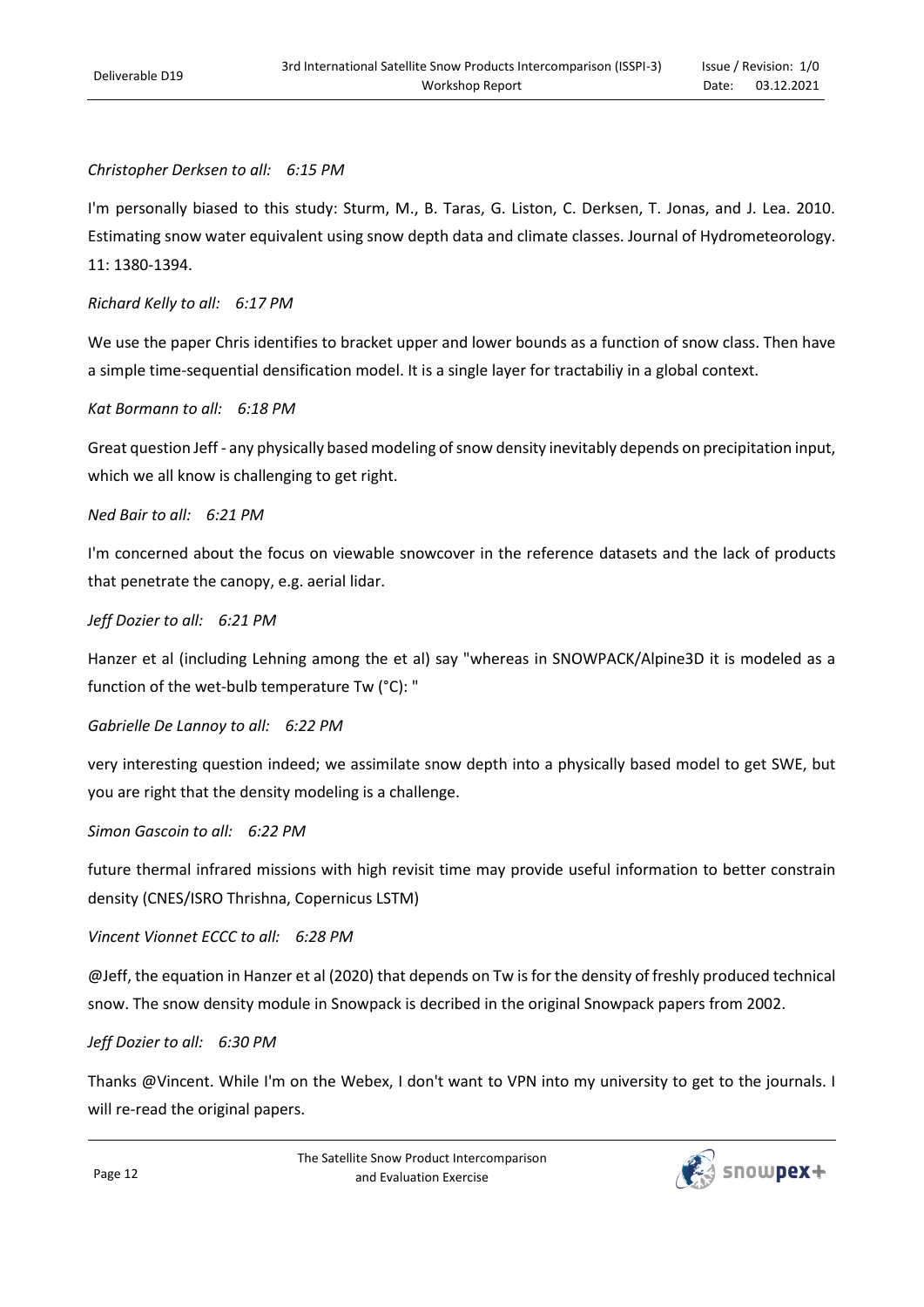#### *Thomas Nagler / ENVEO to all: 6:34 PM*

@Chris: can you process LS data with TMSCAG in different regions, environments etc, processing the SnowPEx ref dta set

*Sophie Roberge to all: 6:38 PM*

My question was referring to Lars presentation

*Ned Bair to all: 6:42 PM*

Important detail. What spatial resolution will the SCE and SWE intercomparison be conudcted at?

*Jeff Dozier to all: 6:42 PM*

@Gabi: We want to avoid reprojecting multiple times because each reprojection involves resampling. Therefore, I would recommend that the map projection use whatever the input data has.

*Karl Rittger to all: 6:49 PM*

Dave and I have both published using the ground temperature sensors. the daily time step is great

*Simon Gascoin to all: 6:50 PM*

if you want to collect in situ snow fraction during your weekends you can use that app <https://play.google.com/store/apps/details?id=com.cesbio.SDK&hl=fr>

*Michael Kern (ESA) to all: 6:51 PM*

very cool Simon!

*Kat Bormann to all: 6:51 PM*

some work done using airborne lidar and corrections for under canopy: Kostadinov, T. S., Schumer, R., Hausner, M., Bormann, K. J., Gaffney, R., McGwire, K., Painter, T. H., Tyler, S., & Harpold, A. A. (2019). Watershed-scale mapping of fractional snow cover under conifer forest canopy using lidar. Remote Sensing of Environment, 222, 34–49.<https://doi.org/10.1016/j.rse.2018.11.037>

*Ned Bair to all: 6:52 PM*

Sounds good! Thanks for the link Kat.

*Edward Kim to all: 6:55 PM*

lots of good info in chat. will chat be saved and accessible after today?

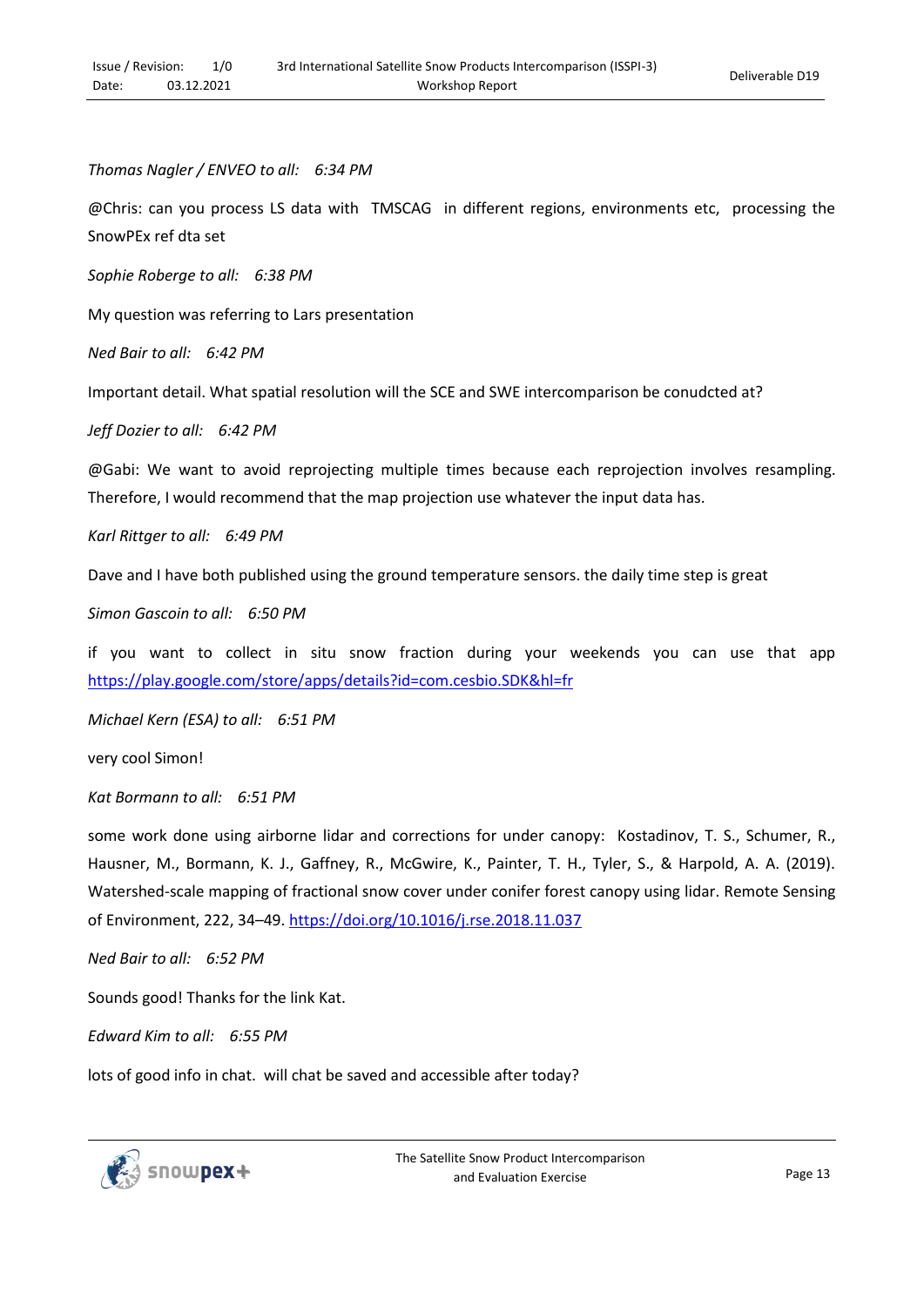*Karl Rittger to all: 6:57 PM*

Agree. We should strive for a single reprojection for "validation".

*Sophie Roberge to all: 6:57 PM*

I would like to participate in discussion on Landsat reference datasets

*Michael Kern (ESA) to all: 6:57 PM*

Ed, yes, I will save the chat

*Edward Kim to all: 6:57 PM*

great! thanks.

*Christopher Crawford Ext to all: 6:57 PM*

Totally agree with Jeff on resampling

*Igor Appel to all: 6:58 PM*

If you want to save chat info just copy and paste it for your enjoyment.

*Jeff Dozier to all: 7:00 PM*

For those who use MATLAB, I have a package that would just let you reproject on the fly as you analyze.

*Simon Gascoin to all: 7:00 PM*

a few validation datasets available here: Pléiades & SPOT 6/7 SCA, time lapse camera photographs, terrestrial lidar scans and crowd-sourced in situ measurements[: https://www.mdpi.com/2072-4292/12/18/2904](https://www.mdpi.com/2072-4292/12/18/2904)

*Edward Kim to all: 7:06 PM*

There are probably validation opportunities from SnowEx campaigns, past/present/future. After quality control, data is archived at NSIDC.

*Edward Kim to all: 7:07 PM*

[https://nsidc.org/data/snowex/data\\_summaries](https://nsidc.org/data/snowex/data_summaries)

*Karl Rittger to all: 7:07 PM*

Here is the paper with the daily temperature sensor ground validation: <https://doi.org/10.1029/2019WR024914>